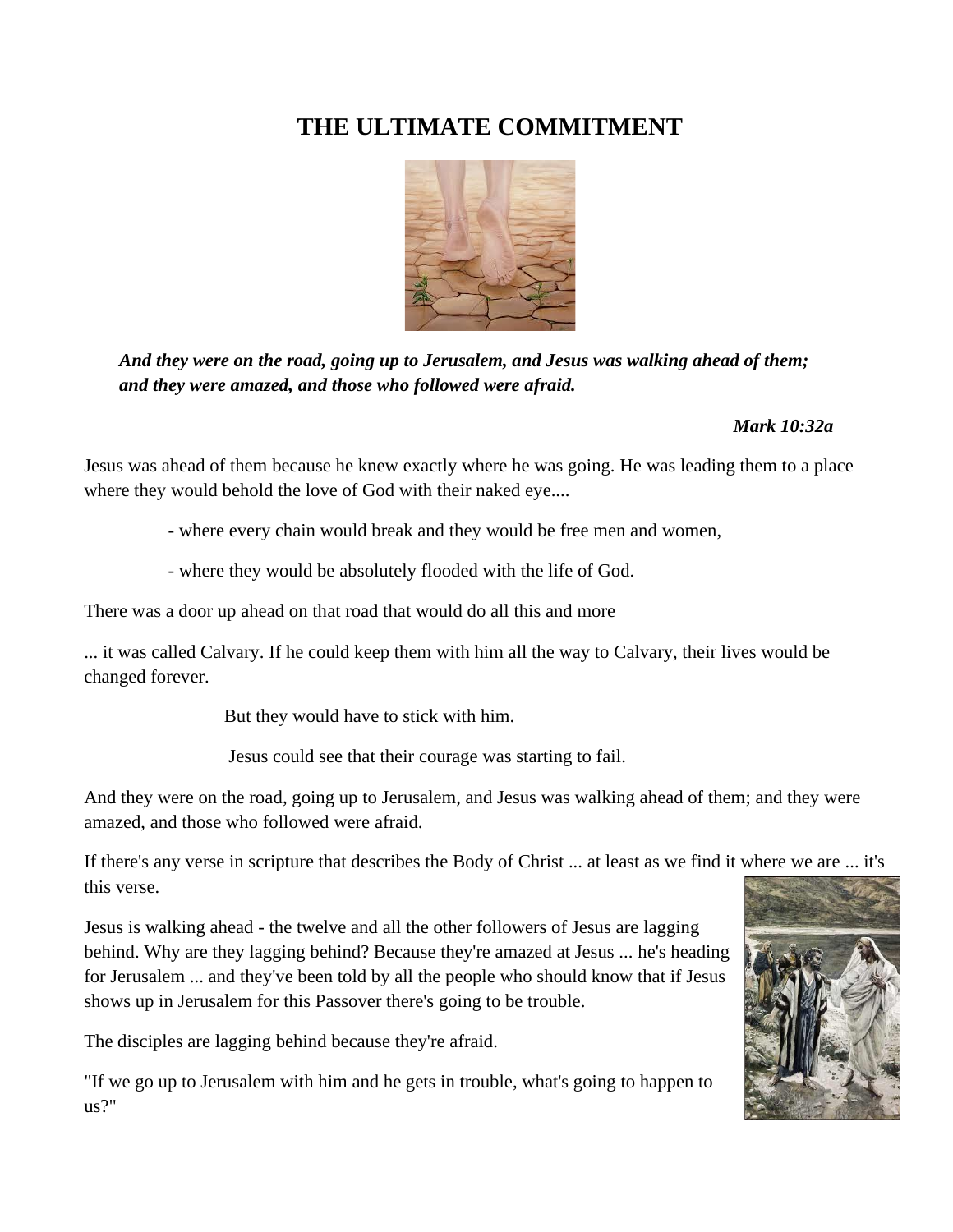Peter tried to tell him, "Lord, you're heading the wrong way. Let's go back to Galilee and let things cool off." But Jesus shot him down,

## *"Get behind me Satan."*

The professing church is trying every excuse it can think of to keep from going up to Jerusalem with Jesus.

We're not ready to go to Jerusalem Lord. We don't know each other well enough yet. Don't you think we should get to know each other better?"

"Our self-esteem is wounded. Give us a little more time to improve our self-esteem."

"There isn't enough joy among us yet Lord. We can't go up to Jerusalem until we have more joy."

But Jesus turns around and says,

#### **"Are you coming? ... Are you coming with me?"**

*And they were on the road, going up to Jerusalem, and Jesus was walking ahead of them; and they were amazed, and those who followed were afraid. And taking the twelve again, he began to tell them what was to happen to him, saying, "Behold, we are going up to Jerusalem; and the Son of man will be delivered to the chief priests and the scribes, and they will condemn him to death, and deliver him to the Gentiles; and they will mock him, and spit upon him, and scourge him, and kill him; and after three days he will rise."*

*Mark 10:32-34* 



*"I'm going up to Jerusalem to die and I want you to come with me."*

"I want you to watch me lay down my life so that you can see God's love for you and so that you can learn how to lay down your life too."But instead of taking in what Jesus is saying, they're far too busy with their own agenda.

*And James and John, the sons of Zebedee, came forward to him, and said to him, "Teacher, we want you to do for us whatever we ask of you." And he said to them, "What do you want me to do for you?" And they said to him, "Grant us to sit, one at your right hand and one at your left, in your glory."*

*Mark 10:35-37*

Little do they realize that what they're asking for involves a cross---the very thing they're trying to escape.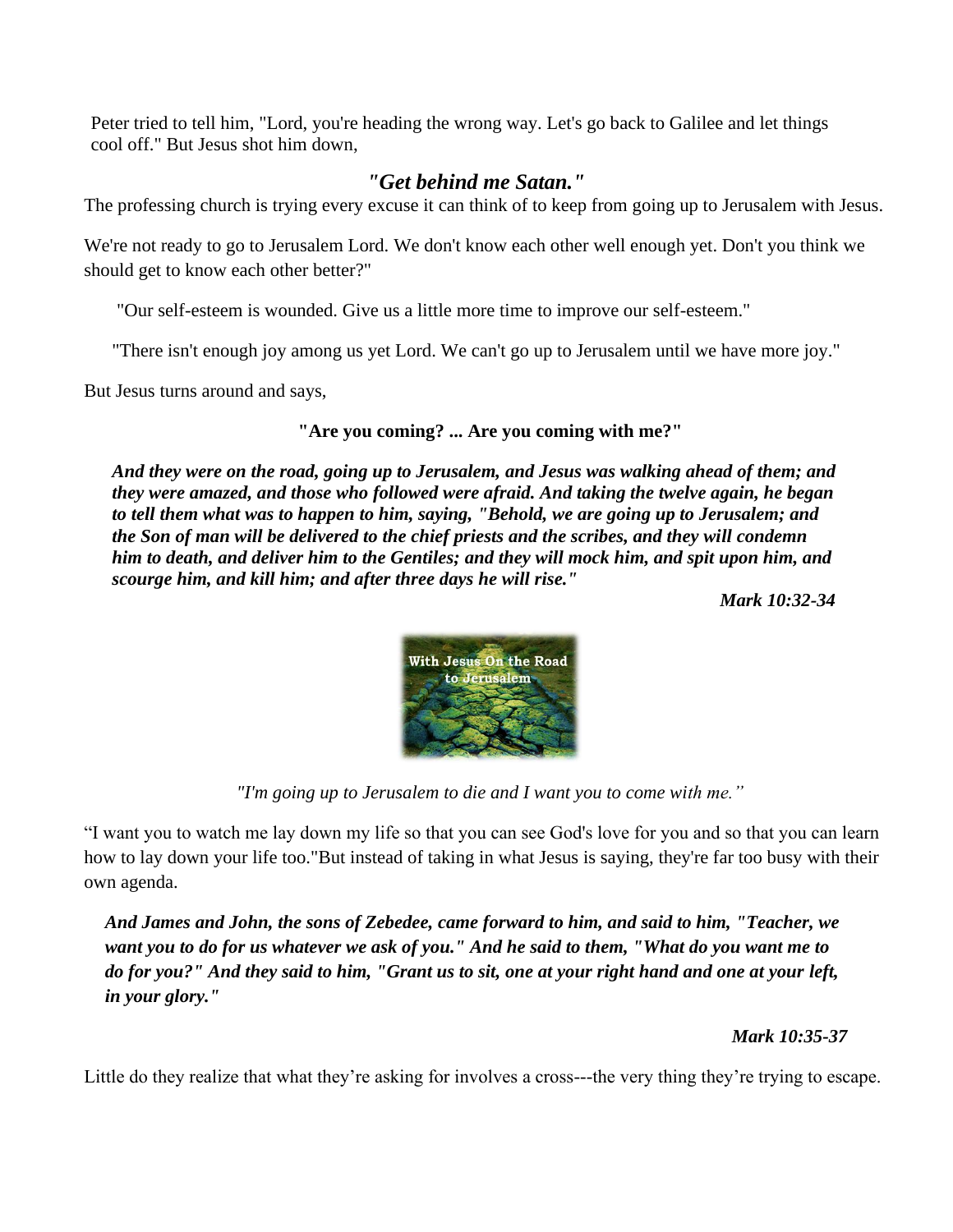*But Jesus said to them, "You do not know what you are asking. Are you able to drink the cup that I drink, or to be baptized with the baptism with which I am baptized?" And they said to him, "We are able." And Jesus said to them, "The cup that I drink you will drink; and with the baptism with which I am baptized, you will be baptized; but to sit at my right hand or at my left is not mine to grant, but it is for those for whom it has; been prepared." And when the ten heard it, they began to be indignant at James and John. And Jesus called them to him and said to them, "You know that those who are supposed to rule over the Gentiles lord it over them, and their great men exercise authority over them. But it shall not be so among you; but whoever would be great among you must be your servant, and whoever would be first among you must be slave of all. For the Son of man also came not to be served but to serve, and to give his life as a ransom for many."* 

#### *Mark 10:38-45*

"I've come to lay down my life ... follow me and you'll see God's face at Calvary and you'll learn how to lay down your life too."

Now let's give the disciples credit.

- They were reluctant.
- They were amazed and afraid and stumbling over their own egos,
	- ... but they kept going with Jesus.

James and John did drink the cup Jesus drank ... Peter drank the cup.

They were the remnant of a huge army of disciples which started out with Jesus and withdrew from Jesus as soon as the cross came into view.

The same sifting is going on in the Body of Christ on earth right now.

Jesus is on the road to Jerusalem ... he's up ahead ... we're lagging behind because we're amazed and afraid. And now we have to decide whether we're going to keep going to Jerusalem and the cross, or head back to the sunny peaceful shores of Galilee where it's safe and comfortable.

The professing church is made up of two kinds of people...

- the ones who are busy trying to find themselves,
- and the ones who are losing themselves step-by-step as they

….follow Jesus on the road to Jerusalem.

At first it was hard to tell who was who. It was one big happy crowd. But now the crowd is beginning to separate. And the question that decides where we fit in all this is: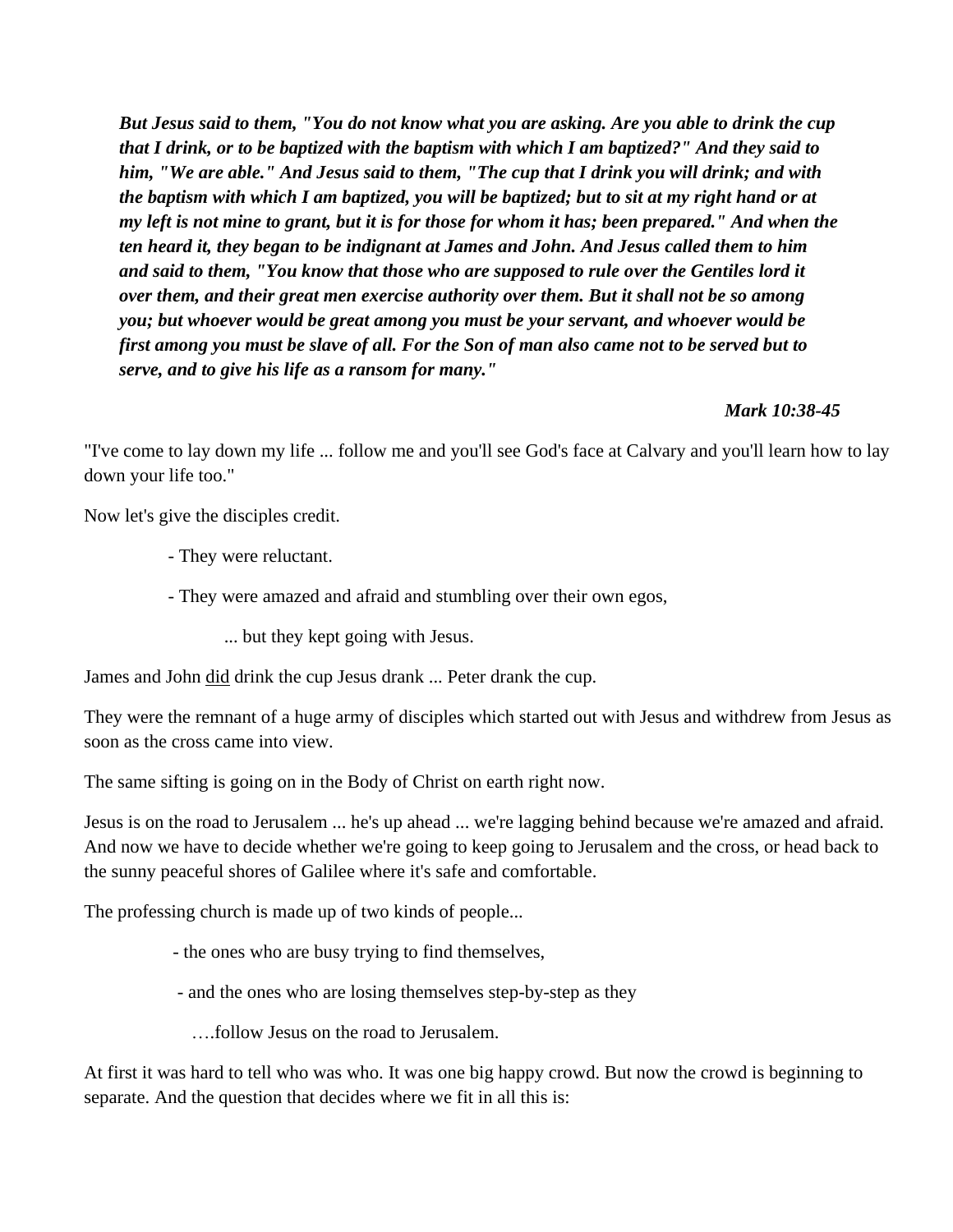# **Where is your ultimate commitment?**

Is it to yourself, or is it to Jesus?

- If it's to yourself, for goodness sake why put yourself through any more hassle ... go on back to Galilee.

- If it's to Jesus, you have no choice. You have to follow him even if you lose every friend you ever had … half your family ... even your own life.



Let me be blunt. If your ultimate commitment is to yourself, do yourself a favor and forget about Jesus ... he'll always mess up your plans.

But if your ultimate commitment is to Jesus, then let him be your joy.

Make it clear to yourself, to him, and to the world that he is your Lord.

If your ultimate commitment is to Jesus, then turn from the things that compromise this commitment, whatever or whoever they are.

We hear much these days, about the call of the Spirit for all of us to draw together ... to fit in with each other ... to wash each other's feet.

We know that our impact on the world for the kingdom is directly connected to our unity with each other. But the key to this unity, the source of this bond of peace, which is to hold us together, still comes down to a single issue in each of our lives:

Our commitment first and last to Jesus himself.

*He is the vine .... we are the branches.*

**Our unity with each**

### **other is possible only through our unity with him.**

- If I am alive in him, then I can walk

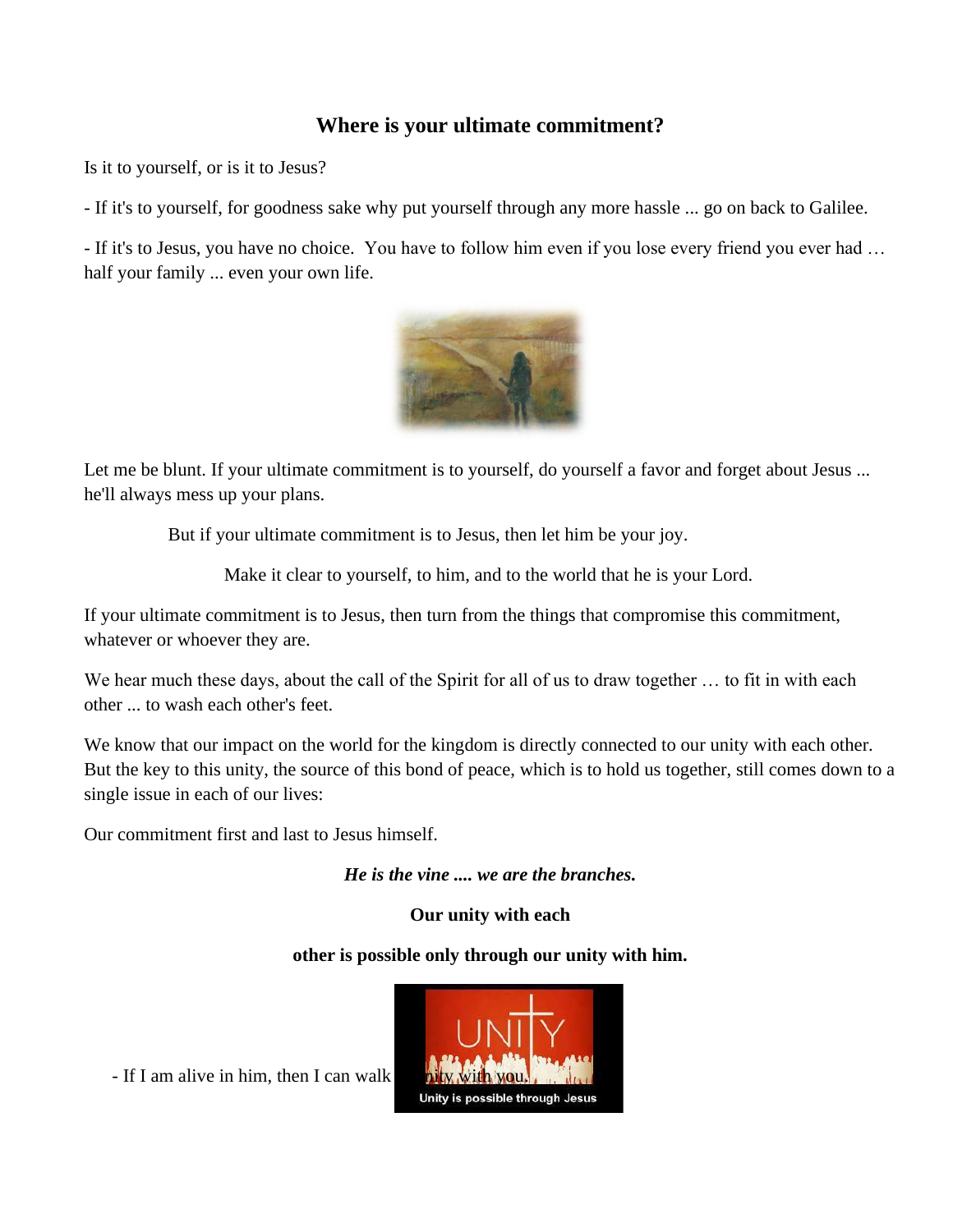- If I have drifted from him ... if my vision of him is vague

... my unity with you will be superficial, and the first wind that blows will tear it apart.

## *"Simon, son of John, do you love me? ..... Feed my sheep."*

The issue is not,

"Come on Peter, are you going to feed my sheep or aren't you?"

But, *"Peter, do you love me?"*



If Peter's love for Jesus isn't clear, he'll forever be going off on fishing trips of his own.

Peter will only feed the sheep when he's clear about his love for Jesus.

The Spirit of the Lord is gathering a people to himself. At an hour when the professing church is caught up in its own vanity, Jesus is gathering disciples ... men and women who are first and last committed to him.

When we talk about Jesus we're not talking about an idea or a concept or a set of rules. We are talking about a person who knows us and can be known by us, who can speak to us, who can breathe life into our souls, who stands in judgment of everything in us that's evil, false, devious and vain.

He died on that cross, he rose from the dead. He is God the Son, who through the Spirit stands in our midst and searches every heart reading these words.

Behind every symptom of disunity in the Body,

every form of lukewarmness,

every depression,

every case of burn-out, is the foundation issue:

# **"Where is your ultimate commitment?**

Is it to Jesus or is it to yourself?"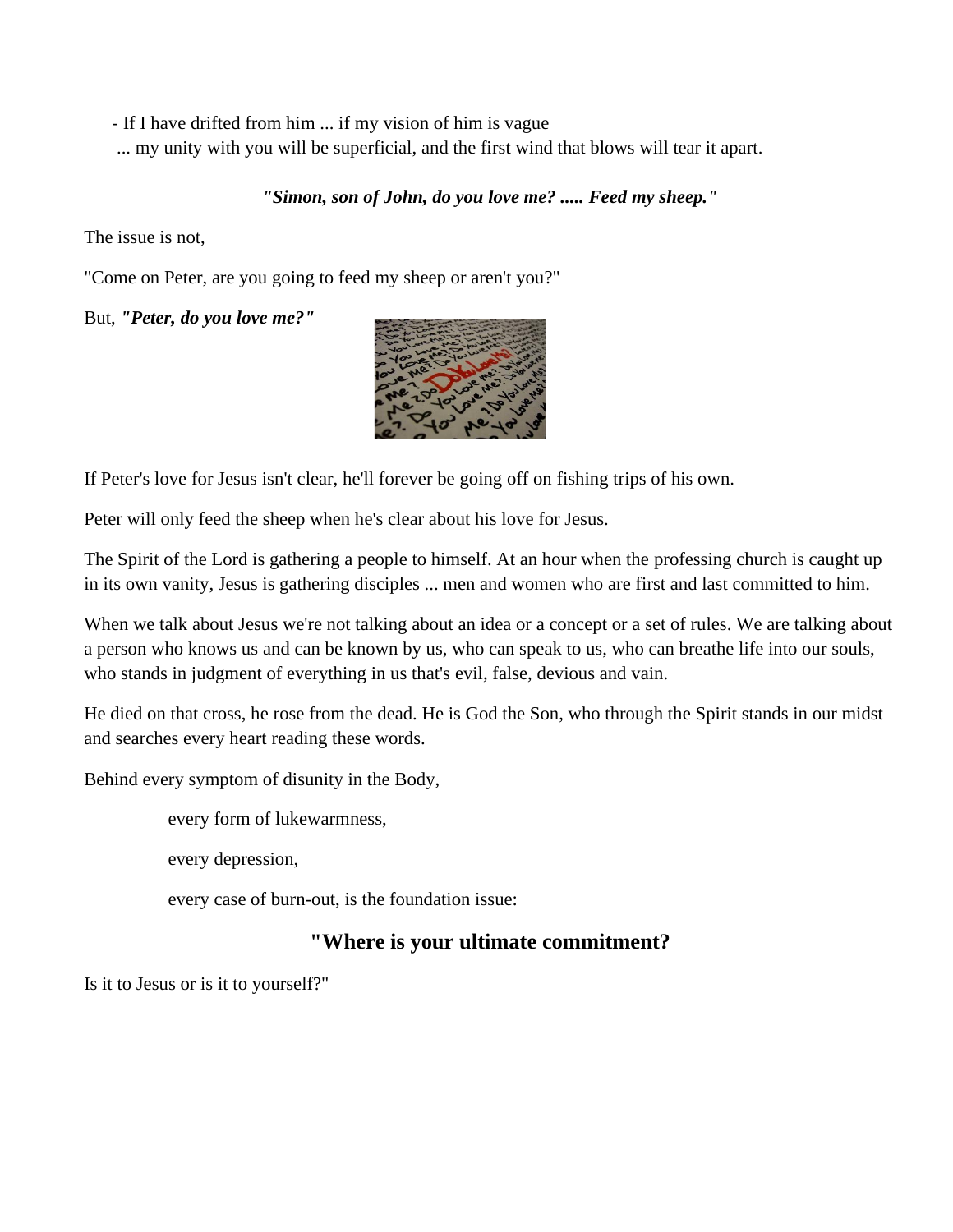*When I came to you, brethren, I did not come proclaiming to you the testimony of God in lofty words or wisdom. For I decided to know nothing among you except Jesus Christ and him crucified.*

*I Corinthians 2:1-2*



This was Paul's ultimate commitment when he came to Corinth and all the time he was there ... Jesus Christ and him crucified. Paul followed Jesus on that road up to Jerusalem, that's why he had such power, bore such fruit.

**He knew where his commitment was.**

*If any other man thinks he has reason for confidence in the flesh, I have more: circumcised on the eighth day, of the people of Israel, of the tribe of Benjamin, a Hebrew born of Hebrews; as to the law a Pharisee, as to zeal a persecutor of the church, as to righteousness under the law blameless. But whatever gain I had, I counted as loss for the sake of Christ. Indeed, I count everything as lose because of the surpassing worth of knowing Christ Jesus my Lord. For his sake I have suffered the loss of all things, and count them as refuse, in order that I may gain Christ and be found in him, not having a righteousness of my own, based on law, but that which is through faith in Christ, the righteousness from God that depends on faith....*

*Philippians 3:4b-10*

When Jesus says to Paul, "Come on Paul, we're going up to Jerusalem. Walk with me and I'll show you the love of God and I'll teach you how to lay down your life," Paul says, "Lead on Lord, my life is yours ...."

*And they were on the road, going up to Jerusalem, and Jesus was walking ahead of them; and they were amazed, and those who followed were afraid. And taking the twelve again, he began to tell them what was to happen to him, saying, "Behold, we are going up to Jerusalem; and the Son of man will be delivered to the chief priests and the scribes, and they will condemn him to death, and deliver him to the Gentiles; and they will mock him, and spit upon him, and scourge him, and kill him; and after three days he will rise."*

*Mark 10:32-34*

Now it's we who are on that road to Jerusalem.

The Spirit of Jesus is searching our hearts and asking,

**"Are you with me ...**

**are you with me?**